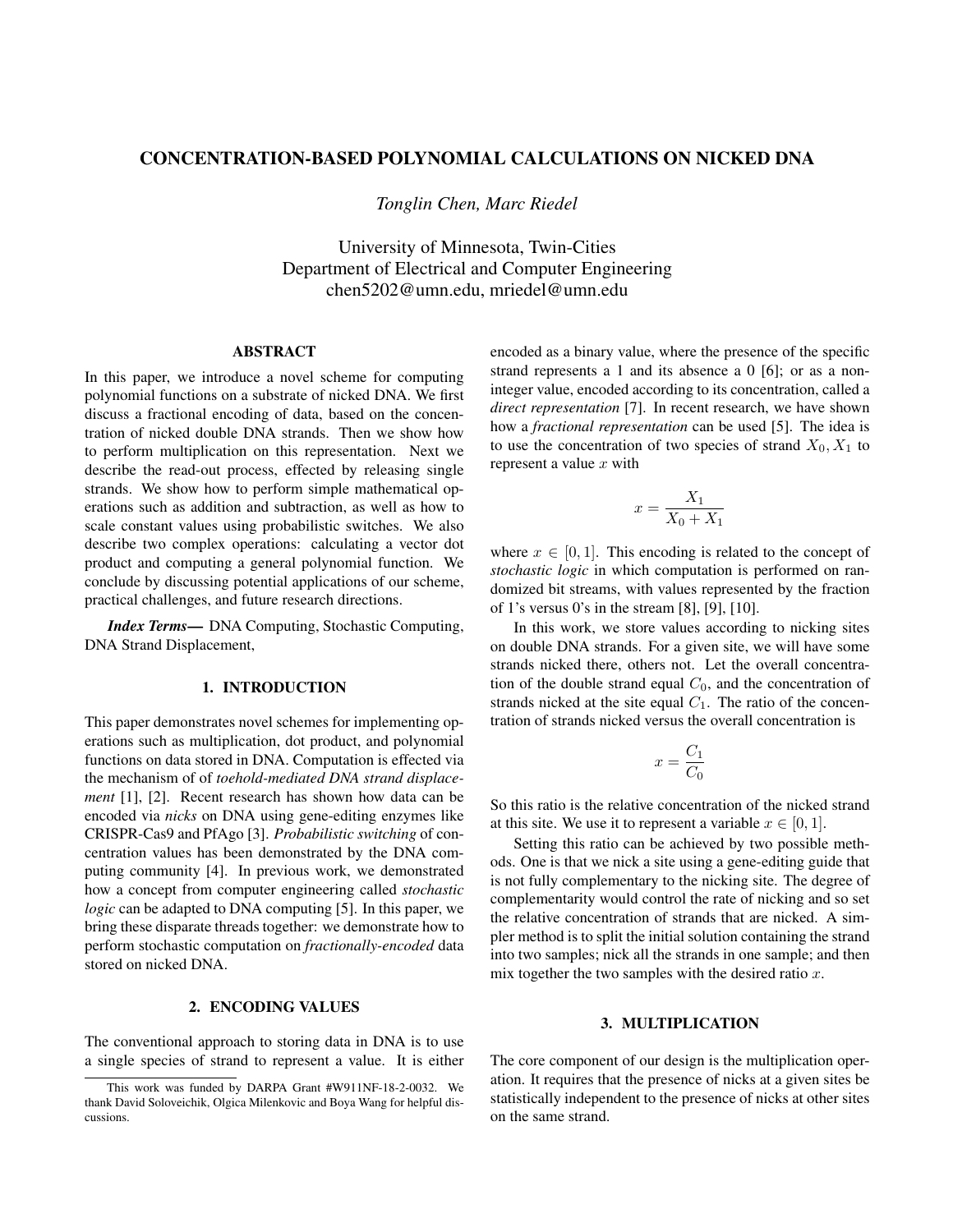

Fig. 1. Multiplying two values,  $a$  and  $b$ . The result is the relative concentration of the red strand.

#### 3.1. Multiplying two values

Multiplying two fractionally encoded values requires two neighboring nicking sites. Suppose we have two such sites A and  $B$  on a double strand. For each site, there are two possibilities: nicked or not nicked. Let  $a$  and  $b$  be the relative concentrations of strands nicked at sites A and B, respectively. We assume the nicking is done independently. Figure 1 shows four different possible scenarios on a given strand. The truth table on the left shows whether a specific location is nicked or not, and the concentration on the right shows the relative concentration for each scenario. Here we use the single strand between  $A$  and  $B$  in the last scenario, shown in red, to represent the result of the multiplication. The concentration of this strand specifies the result since it only appears when both sites  $A$  and  $B$  are nicked. According to our assumption, the presence of nicks at  $A$  and  $B$  are statistically independent. So the probability that both sites are nicked is  $a \times b$ . In Section 4, we discuss how to release the single strand between the two sites. Its relative concentration translates to the value of the multiplication operation,  $a \times b$ .

#### 3.2. Multiplying three or more values

We can extend this scheme to multiply three or more values at once. We again use the concentration of one species of single-stranded DNA to represent the result. Suppose we have a vector of fractional values  $x_1, x_2, ..., x_n$ . We operate on N neighboring nicking positions  $A_1, A_2, ..., A_n$ , ordered sequentially, on a double-stranded DNA complex. To compute the product, positions  $A_1$  and  $A_n$  should be nicked with probability  $x_i$  and positions  $A_2$  to  $A_{n-1}$  should be nicked with probability  $1 - x_i$  (so *not* nicked with probability  $x_i$ ). Therefore the probability that the strand is nicked at sites  $A_1$ and  $A_n$  but *not* in between will be  $\prod_{i=1}^n x_i$ . Again, we assume that the nicking at each site is statistically independent. Below, we discuss how to release the single strand between the two end sites. Its relative concentration translates to the value of the multiplication operation,  $\prod_{i=1}^{n} x_i$ .



Fig. 2. Using a *probe* strand to read out the result. When a complementary single strand of DNA, called a *probe*, shown as the top black strand, is added, it displaces and releases the single strands from regions in between nicks.

## 4. READING OUT

To process the result of multiplication, we need to detach single strands from the base double strand. The diagram shown in Figure 2 illustrates this process. When a complementary single strand called a *probe* is supplied, it will displace and release single strands located between nicks, provided that the distance between nicks is small [11]. In Section 6, we discuss how these single strands can then participate in further strand-displacement operations.

## 5. APPLICATION: DOT PRODUCT

Suppose we have two vectors of fractional values:  $x_1, x_2, x_3, x_4$ and  $y_1, y_2, y_3, y_4$ , where  $x_i, y_i \in [0, 1]$ , and we want to calculate the dot product of the two vectors,  $\sum_{i=1}^{4} x_i y_i$ . Figure 3 illustrates the process. First we encode the values on DNA in the following order:  $x_1, y_1, x_2, y_2, x_3, y_3, x_4, y_4$ . Each pair represents the calculation of one term  $x_i * y_i$  using the sequence of operations discussed in Section 3. The resulting strands are  $A_1$ ,  $A_2$ ,  $A_3$ ,  $A_4$ , respectively. Using probes, these strands are released, separately but in parallel, for subsequent reactions.

Next, using DNA strand displacement operations [1], [2], we translate each of the released strands to a common single strand, S:

$$
A_i \to S
$$

(The details are omitted here due to space constraints.) The accumulated concentration s will be the the sum of the concentrations of released strands. (As always, s as the sum is a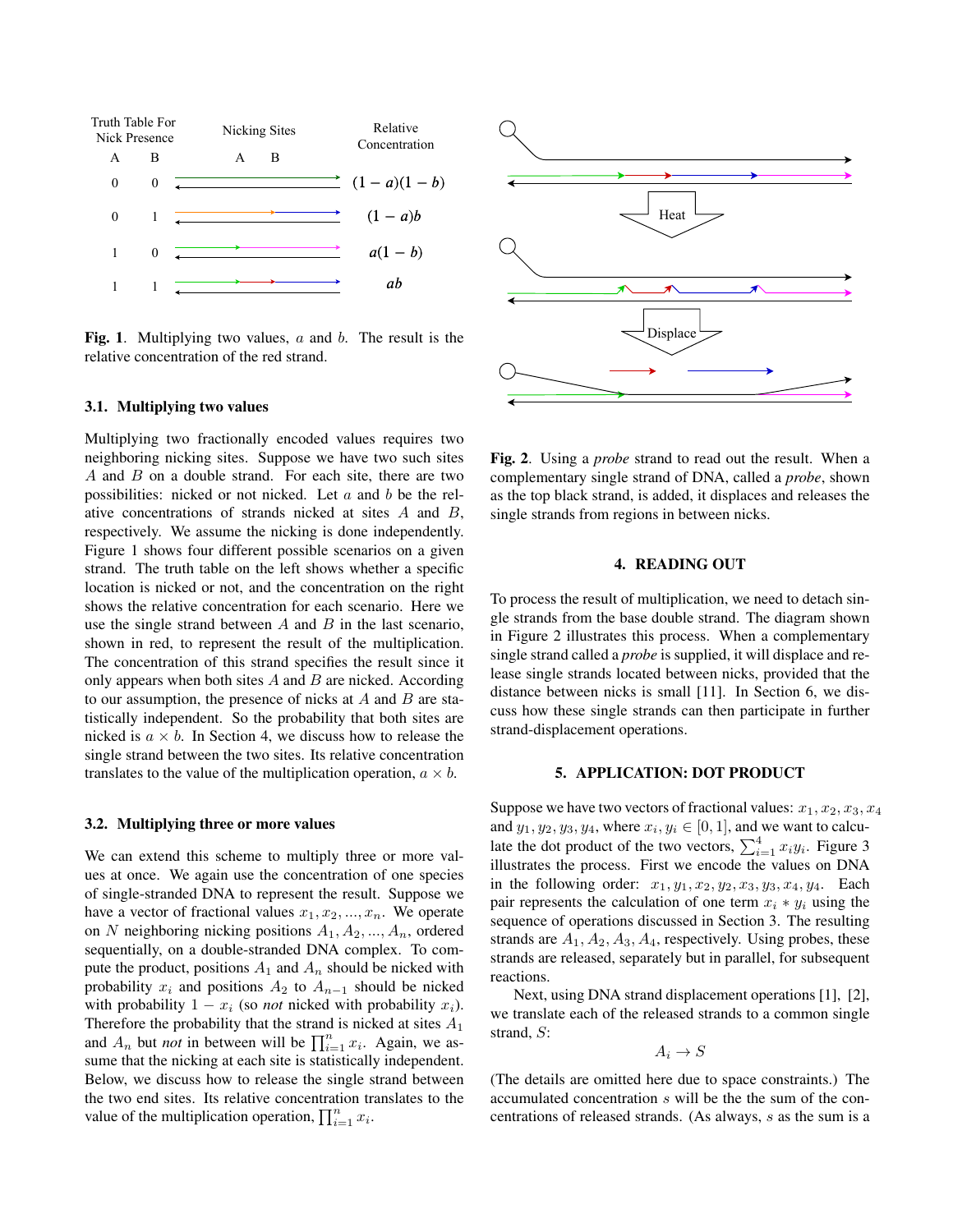

Fig. 3. Calculating a Dot Product

relative concentration. Therefore, it cannot exceed the maximum value, corresponding to  $s = 1$ , since the meaning is undefined.) This is analogous to a "hard-wired" sum in computer engineering.



Fig. 4. Probabilitic Switch. The concentration of the input  $X$ is scaled by a factor  $a/(a + b)$  to  $S_0$  given input strands  $Y_0$ and  $Y_1$  with concentrations set to the ratio  $a:b$ .

# 6. SCALING

To further extend the current scheme, we use a scaling operation. This can be implemented with the *probabilistic switch* scheme proposed by Cherry et al. [4]. It consists of a competitive pair of strand displacement operations,  $X \rightarrow S_0$  and  $X \rightarrow S_1$ . These operate on double-stranded DNA complexes  $Y_0$  and  $Y_1$  which are set with a ratio of concentrations  $a : b$ . The pair of reactions will scale the input concentration of  $X$ by a factor  $a/(a + b)$  to produce the output strand  $S_0$ , and by a factor  $b/(a + b)$  to produce the output strand  $S_1$ . This process is illustrated in Figure 4. Again, due to space constraints, further details are omitted.

To scale the concentration of a strand  $X$  by a constant factor  $c \in [0, 1]$ , we set the ratio of the the concentrations of  $Y_0$  and  $Y_1$  to be  $c:(1-c)$ . The output strand is  $S_0$ . (Strand  $S_1$  is be considered waste in this scenario). We annotate this

operation as

 $X \stackrel{c}{\to} S_0$ 

where  $c \in [0, 1]$  as the scaling constant.

# 7. APPLICATION: EVALUATING A POLYNOMIAL FUNCTION

We present a scheme to to calculate polynomials of the form of  $\sum (-1)^k C x^i$ , where  $k \in \{0, 1\}$ ,  $C, x \in [0, 1]$ , using scaling with the scheme discussed in Section 6. Figure 5 shows an example. We evaluate

$$
f(x) = 1 - x + \frac{1}{2!}x^{2} - \frac{1}{3!}x^{3},
$$

the first four term of the Taylor series expansion of  $f(x) = e^{-x}$ .

First we encode the following fractional values on the strand:  $1, x, x, x, x, 1 - x, x$ . The first two terms generate strand  $A$  with concentration  $x$ ; the third and fourth terms generate strand B with concentration  $x^2$ ; and the last three terms generate strand C with concentration  $x^3$ .

After reading out strands  $A$ ,  $B$  and  $C$ , we perform scaling by the magnitude of the constant of the corresponding term, using the operation discussed in Section 6. If the term is positive, we translate the concentration into a common strand  $P$ ; else if it is negative, we translate its concentration into a common term N. The exact scaling factors for the target polynomial above are:

$$
A \xrightarrow{100\%} N
$$

$$
B \xrightarrow{50\%} P
$$

$$
C \xrightarrow{16.67\%} N
$$

We also prepare strand  $P$  with relative concentration 100% to represent the constant 1 in the function.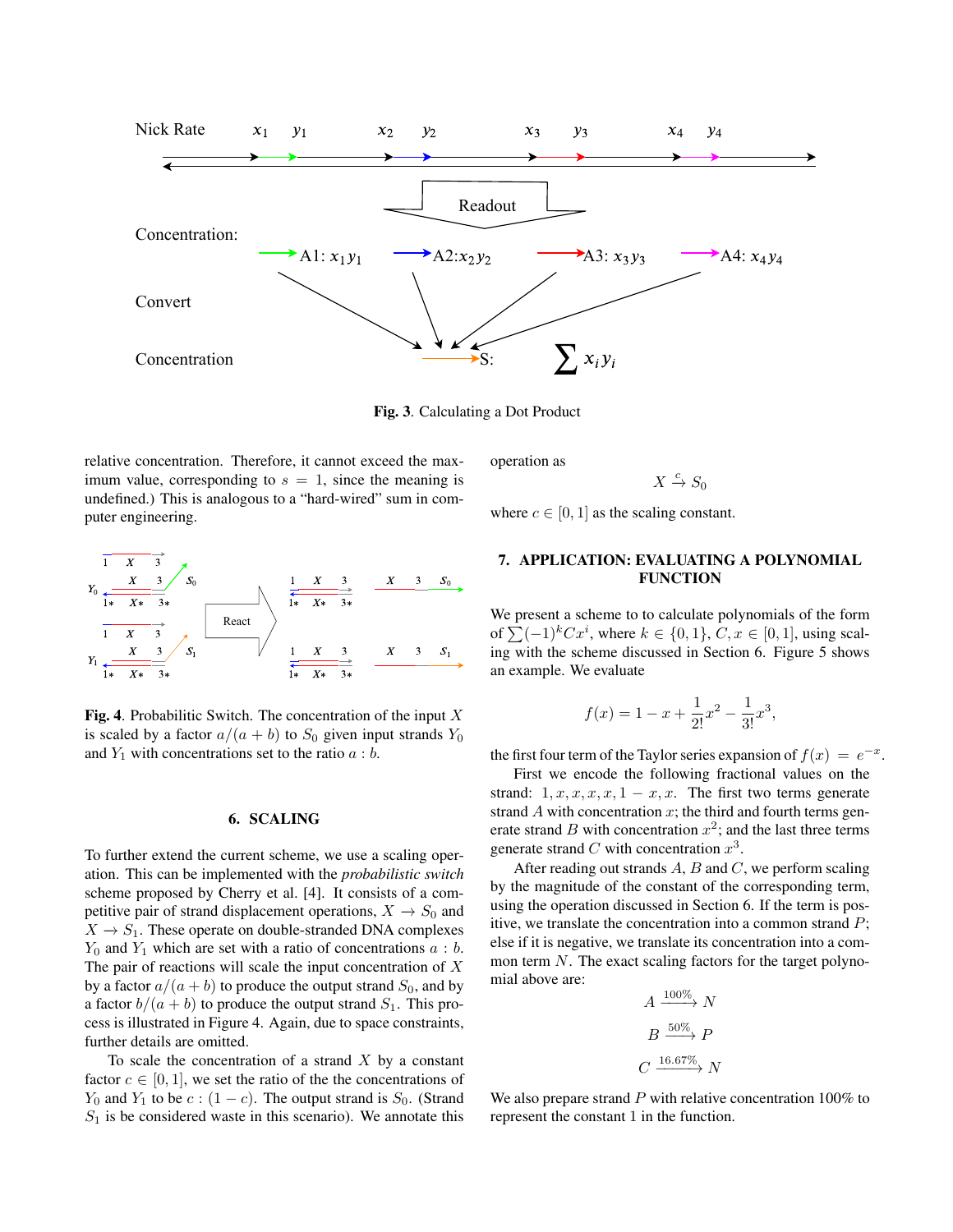

Fig. 5. Evaluation of a Polynomial Function: the Taylor series expansion of  $e^{-x}$ .

In the final step, we effect the following transformation, vi strand displacement:

$$
P+N\to W
$$

Here W represents a waste product. The purpose of the reaction is to perform the "minus" operation. The result of evaluating the polynomial is the leftover of either strand  $P$  or  $N$ . Which species survives represents the sign of the result; its concentration represents the numeric part of the result.

#### 8. DISCUSSION

In this paper, we proposed a novel scheme to perform mathematical operations with DNA. We demonstrated simple operations such as multiplication, as well as reasonably complex ones, such as evaluating polynomials functions. The read out process and the scaling process are highly parallel, since each term in the polynomial is encoded independently. We could potentially scale this method to evaluate a polynomial with a large number of terms efficiently, exploiting the inherent parallelism of DNA computing. We note that we have only validated these results through simulation. We are collaborating with the Soloveichik group at UT Austin to validate them experimentally.

There are a number of practical challenges. One of the concerns, ubiquitous with DNA strand displacement operations, is "leakage", that is to say errors in transforming concentrations. This occurs because we never have 100%

of DNA strands participating in designated reactions. Based upon the actual experimental results, we might have to mitigate leakage with error correction methods or adopt so-called "leakless" designs [12].

A future direction of research is investigating how to reencode the result of a a computation back into the relative concentration of strands nicked at specific sites, so to end with the same data encoding that we started with. This would allow us to cascade computation, for instance using the result of a polynomial function as the input for another calculation directly. Cascading operations this way would allows us to explore interesting parallel algorithms, such as multi-layer convolutional neural networks.